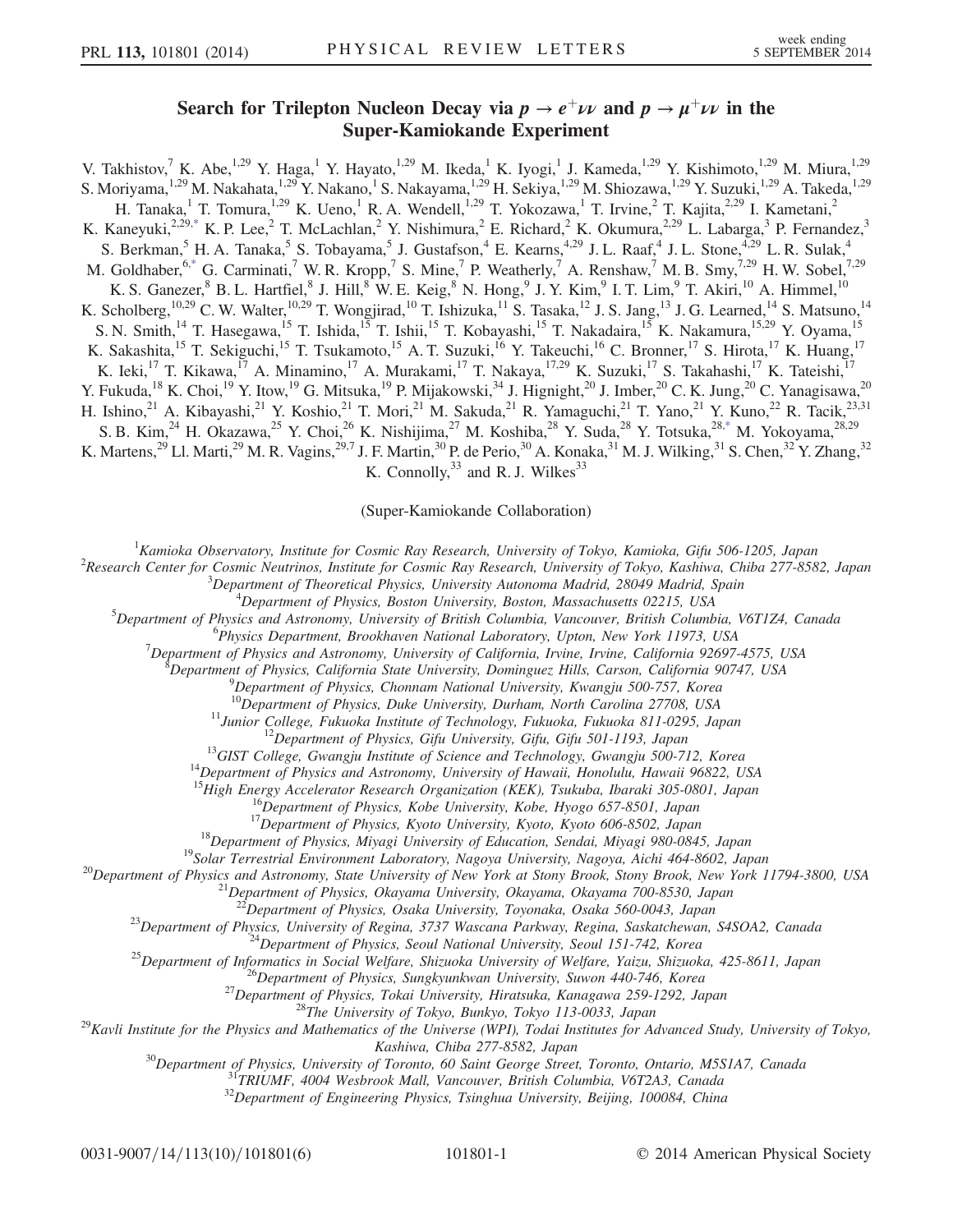$33$ Department of Physics, University of Washington, Seattle, Washington 98195-1560, USA<br> $34$ National Centre For Nuclear Research, 00-681 Warsaw, Poland (Received 6 June 2014; published 4 September 2014)

The trilepton nucleon decay modes  $p \to e^+ \nu \nu$  and  $p \to \mu^+ \nu \nu$  violate  $|\Delta(B - L)|$  by two units. Using data from a 273.4 kt yr exposure of Super-Kamiokande a search for these decays yields a fit consistent with no signal. Accordingly, lower limits on the partial lifetimes of  $\tau_{p\to e^+\nu\nu} > 1.7 \times 10^{32}$  years and  $\tau_{p\to u^+\nu\nu} > 1.7 \times 10^{32}$  $2.2 \times 10^{32}$  years at a 90% confidence level are obtained. These limits can constrain Grand Unified Theories which allow for such processes.

DOI: [10.1103/PhysRevLett.113.101801](http://dx.doi.org/10.1103/PhysRevLett.113.101801) PACS numbers: 13.30.Ce, 11.30.Fs, 12.10.Dm, 14.20.Dh

There is strong theoretical motivation for a grand unified theory (GUT) [\[1,2\]](#page-4-1) as an underlying description of nature. Unification of the running couplings, charge quantization, as well as other hints point to the standard model (SM) being an incomplete theory. Though the GUT energy scale is inaccessible to accelerator experiments a signature prediction of these theories is an unstable proton with lifetimes that can be probed by large underground experiments. Observation of proton decay would constitute strong evidence for physics beyond the SM, and nonobservation imposes stringent constraints on GUT models.

One of the simplest unification scenarios, based on minimal SU(5), has been decisively ruled out by limits on  $p \rightarrow e^+ \pi^0$  [\[3](#page-4-2)–5]. On the other hand, models based on minimal supersymmetric (SUSY) extensions are strongly constrained by bounds from  $p \to \bar{\nu} K^+$  [\[6\],](#page-4-3) and with signs of SUSY unobserved at the Large Hadron Collider (LHC) [\[7,8\],](#page-4-4) there is reinvigorated interest in other approaches and possible signatures. A popular scenario may be found in a left-right symmetric partial unification of Pati and Salam (PS) [\[9\]](#page-4-5) and its embedding into SO(10), providing a natural right-handed neutrino candidate and unifying quarks and leptons. In the scheme of Refs. [\[10,11\],](#page-4-6) trilepton modes such as  $p \to e^+ \nu \nu$  and  $p \to \mu^+ \nu \nu$  could become significant. This work describes searches for these modes. Their observation, coupled with nonobservation of  $p \to e^+ \pi^0$ , may allow for differentiation between PS and its SO(10) embedding [\[11\].](#page-4-7) Violating baryon and lepton number by two units  $|\Delta(B - L)| = 2$ , unusual for standard decay channels, may lead to favorable implications for baryogenesis [\[12\]](#page-4-8). Interestingly, these trilepton proton decay modes were offered as an explanation [\[13,14\]](#page-4-9) of the atmospheric neutrino flavor "anomaly" [\[15,16\]](#page-4-10) before neutrino oscillations were established [\[17\].](#page-5-0)

In this analysis, the data collected at Super-Kamiokande (SK) during the data taking periods of SK-I (May 1996– July 2001, 1489.2 live days), SK-II (January 2003–October 2005, 798.6 live days), SK-III (September 2006–August 2008, 518.1 live days) and the ongoing SK-IV experiment (September 2008–October 2013, 1632.3 live days), corresponding to a combined exposure of 273.4 kt yr, are analyzed. The 50 kiloton SK water Cherenkov detector (22.5 kton fiducial volume) is located beneath a one-km rock overburden (2700 m water equivalent) in the Kamioka mine in Japan. Details of the detector design and performance in each SK period, as well as calibration, data reduction, and simulation information can be found else-where [\[18,19\].](#page-5-1) This analysis considers only events in which all observed Cherenkov light was fully contained within the inner detector.

The trilepton decay modes  $p \to e^+ \nu \nu$  and  $p \to \mu^+ \nu \nu$  are the first three-body nucleon decay searches undertaken by SK. Since the neutrinos cannot be observed, the only signature is the appearance of a charged lepton,  $e^+$  or  $\mu^+$ . Accordingly, the invariant mass of the decay nucleon cannot be reconstructed. Unlike two-body decays, where each final-state particle carries away about half of the nucleon rest mass energy, in these three-body decays the charged lepton has a broad energy distribution, whose mean is 313 MeV for the decay of a free proton. Thus, atmospheric neutrino interactions dominate the lepton energy spectra and require a search for the proton decay signal superimposed on a substantial background. Limits on these modes from the IMB-3 [\[3\]](#page-4-2) and Fréjus [\[20\]](#page-5-2) experiments,  $1.7 \times 10^{31}$  and  $2.1 \times 10^{31}$  years, were obtained via simple counting techniques. In contrast, we employ energy spectrum fits. This technique is particularly well suited to three-body searches with large backgrounds as it takes full advantage of the signal and background spectral information.

The detection efficiency for nucleon decays in water is estimated from Monte Carlo (MC) simulations in which all protons within the  $H_2O$  molecule are assumed to decay with equal probability. Signal events are obtained by generating final state particles from the proton's decay with energy and momentum uniformly distributed within the phase space. Conservation of kinematic variables constrain the processes to produce viable particle spectra. Specifics of the decay dynamics, which are model dependent but are not taken into account here, can play a role in determining the energy distributions of the resulting particles in three-body decays. The assumption of a flat phase space, as employed within this analysis, was validated by comparing the final state charged lepton spectrum generated with a flat phase space to the spectrum originating from the three-body phase space of muon decay (reaction),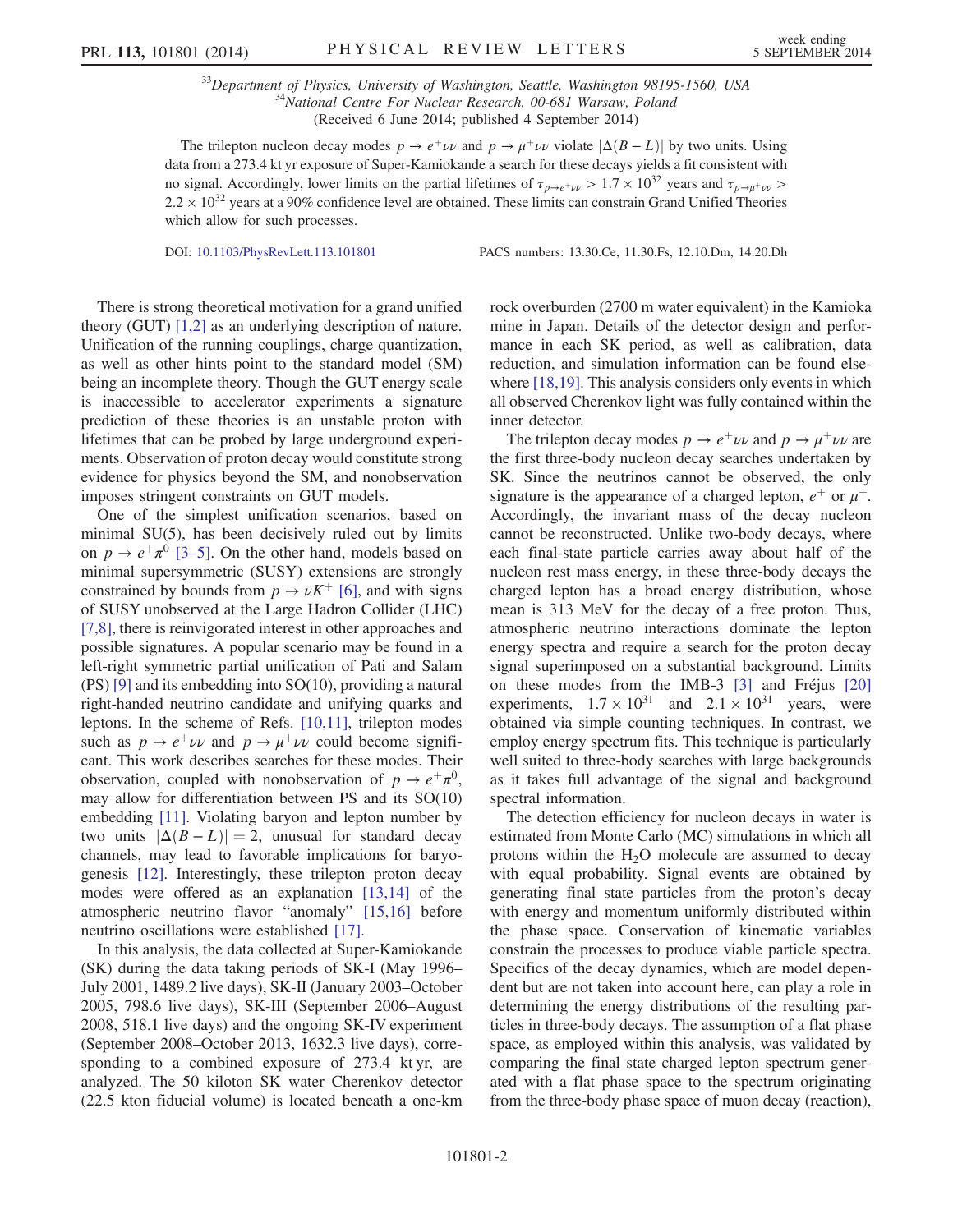as recently proposed [\[21\]](#page-5-3) to account for decays encompassing a broad range of models. We have confirmed that adopting a nonflat phase space does not significantly alter the results of the analysis, because the charged lepton spectra do not have sufficiently different shapes (even for the decay of a free proton, which is minimally smeared). Thus, we conclude, that employing flat phase space in the signal simulation, which has been previously assumed in other similar searches [\[3,20\]](#page-4-2) without much justification, is warranted.

In the signal simulation, the effects of Fermi momentum and the nuclear binding energy as well as nucleon-nucleon correlated decays are taken into account [\[22,23\].](#page-5-4) Fermi momentum distributions are simulated using a spectral function fit to  $^{12}$ C electron scattering data [\[24\]](#page-5-5). Considering only events generated within the fiducial volume (FV) of the detector, the signal MC simulation consists of roughly 4000 events for each of the SK data periods.

Atmospheric neutrino background interactions are generated using the flux of Honda *et al.* [\[25\]](#page-5-6) and the NEUT simulation package [\[26\]](#page-5-7), which uses a relativistic Fermi gas model. The SK detector simulation [\[19\]](#page-5-8) is based on the GEANT-3 [\[27\]](#page-5-9) package. A background MC simulation corresponding to a 500 year exposure of the detector is generated for each SK period.

The following event selection criteria are applied to the fully contained data: (1) a single Cherenkov ring is present, (2) the ring is showering (electronlike) for  $p \to e^+ \nu \nu$  and nonshowering (muonlike) for  $p \to \mu^+ \nu$ , (3) there are zero decay electrons for  $p \to e^+ \nu \nu$  and one decay electron for  $p \rightarrow \mu^+ \nu \nu$ , (4) the reconstructed momentum lies in the range 100 MeV/ $c \leq p_e \leq 1000$  MeV/c for  $p \to e^+ \nu \nu$ and in the range 200 MeV/ $c \leq p_\mu \leq 1000$  MeV/c for  $p \rightarrow \mu^+ \nu \nu$ . Reconstruction details may be found in Ref. [\[28\]](#page-5-10). The signal detection efficiency is defined as the fraction of events passing these selection criteria compared to the total number of events generated within the true fiducial volume (see Table [I](#page-2-0)). The increase in efficiency seen in SK-IV for the  $p \to \mu^+ \nu \nu$  mode is caused by a 20% improvement in the detection of muon decay electrons after an upgrade of the detector electronics for this period [\[19\]](#page-5-8).

In the case of  $p \to e^+ \nu \nu$ , the dominant (78%) background after selection criteria are applied is due to  $\nu_e$ quasielastic charged current (CCQE) interactions. The majority of the remaining background is due to  $\nu_e$  and  $\nu_{\mu}$  charged current (CC) pion production as well as the all flavor's neutral current (NC) single pion production (12% and 5%, respectively). There are minor contributions from other processes such as coherent pion production (order of 1%). Similarly for the  $p \to \mu^+ \nu \nu$  mode,  $\nu_\mu$  CCQE interactions dominate (80%), with the largest remaining contribution coming from CC single pion production (15%). Additionally there are slight contributions from NC pion production, CC coherent and multiple-pion production (around 1% each). Processes not mentioned here are negligible.

A spectrum fit is performed on the reconstructed charged lepton momentum distributions of selected candidates. The foundation of the fit is a  $\chi^2$  minimization with systematic errors accounted for by quadratic penalties ("pull terms") as described in Ref. [\[29\].](#page-5-11) The  $\chi^2$  function is defined as

<span id="page-2-1"></span>
$$
\chi^{2} = 2 \sum_{i=1}^{N_{\text{bins}}} \left( z_{i} - N_{i}^{\text{obs}} + N_{i}^{\text{obs}} \ln \frac{N_{i}^{\text{obs}}}{z_{i}} \right) + \sum_{j=1}^{N_{\text{system}}} \left( \frac{\epsilon_{j}}{\sigma_{j}} \right)^{2},
$$
  

$$
z_{i} = \alpha N_{i}^{\text{back}} \left( 1 + \sum_{j=1}^{N_{\text{system}}} f_{i}^{j} \frac{\epsilon_{j}}{\sigma_{j}} \right) + \beta N_{i}^{\text{sig}} \left( 1 + \sum_{j=1}^{N_{\text{system}}} f_{i}^{j} \frac{\epsilon_{j}}{\sigma_{j}} \right),
$$
  
(1)

where *i* labels the analysis bins. The terms  $N_i^{\text{obs}}$ ,  $N_i^{\text{sig}}$ ,  $N_i^{\text{back}}$ are the number of observed data, signal MC and background MC events in bin  $i$ . The MC expectation in a bin is taken to be  $N_i^{\text{exp}} = \alpha N_i^{\text{back}} + \beta N_i^{\text{sig}}$ , with  $\alpha$  and  $\beta$  denoting the background (atmospheric neutrino) and signal (nucleon decay) normalizations. The *j*th systematic error is accounted for by the "pull term," where  $\epsilon_i$  is the fit error parameter and  $f_i^j$  is the fractional change in the MC expectation bin due to a 1 sigma uncertainty  $\sigma_i$  of the error. A two-parameter fit is performed to the parameters  $\alpha$ and  $\beta$ , with the point  $(\alpha, \beta) = (1, 0)$  set to correspond to no signal hypothesis. With the signal spectrum normalized by area to the background prior to the fit,  $\beta = 1$  corresponds to the amount of nucleon decay events equal to the quantity of the background MC simulation after detector live time normalization. The parameter space of  $(\alpha, \beta)$  is allowed to vary in the intervals of  $(\alpha \in [0.8, 1.2], \beta \in [0.0, 0.2])$ . The  $\chi^2$  of Eq. [\(1\)](#page-2-1) is minimized with respect to  $\epsilon_i$  according to  $\partial \chi^2/\partial \epsilon_i = 0$ , yielding a set of equations which are solved iteratively, and the global minimum is defined as the best

<span id="page-2-0"></span>TABLE I. Best fit parameter values, signal detection efficiency for each SK running period, 90% C.L. value of β parameter, allowed number of nucleon decay events in the full 273.4 kt yr exposure (SK-I: 91.7, SK-II: 49.2, SK-III: 31.9, SK-IV: 100.5) and a partial lifetime limit for each decay mode at 90% C.L.

| Decay<br>mode                 | Best fit values<br>$(\alpha, \beta)$ | Signal efficiency for SK-I, -II, -III, -IV $(\%)$<br>(efficiency uncertainty) | $\beta$ 90 C.L. | $\tau/\mathcal{B}$<br>Signal events at 90% C.L.<br>$(\times 10^{32} \text{ yrs})$<br>$(N_{90 \text{ C.L.}})$ |     |  |  |  |
|-------------------------------|--------------------------------------|-------------------------------------------------------------------------------|-----------------|--------------------------------------------------------------------------------------------------------------|-----|--|--|--|
| $p \rightarrow e^+ \nu \nu$   | (1.05, 0.03)                         | 88.8, 88.0, 89.2, 87.8 $(\pm 0.5, \pm 0.5, \pm 0.5, \pm 0.5)$                 | 0.06            | 459                                                                                                          | 2.2 |  |  |  |
| $p \rightarrow \mu^+ \nu \nu$ | (0.99, 0.02)                         | 64.4, 65.0, 67.0, 78.4 $(\pm 0.7, \pm 0.7, \pm 0.7, \pm 0.6)$                 | 0.05            | 286                                                                                                          |     |  |  |  |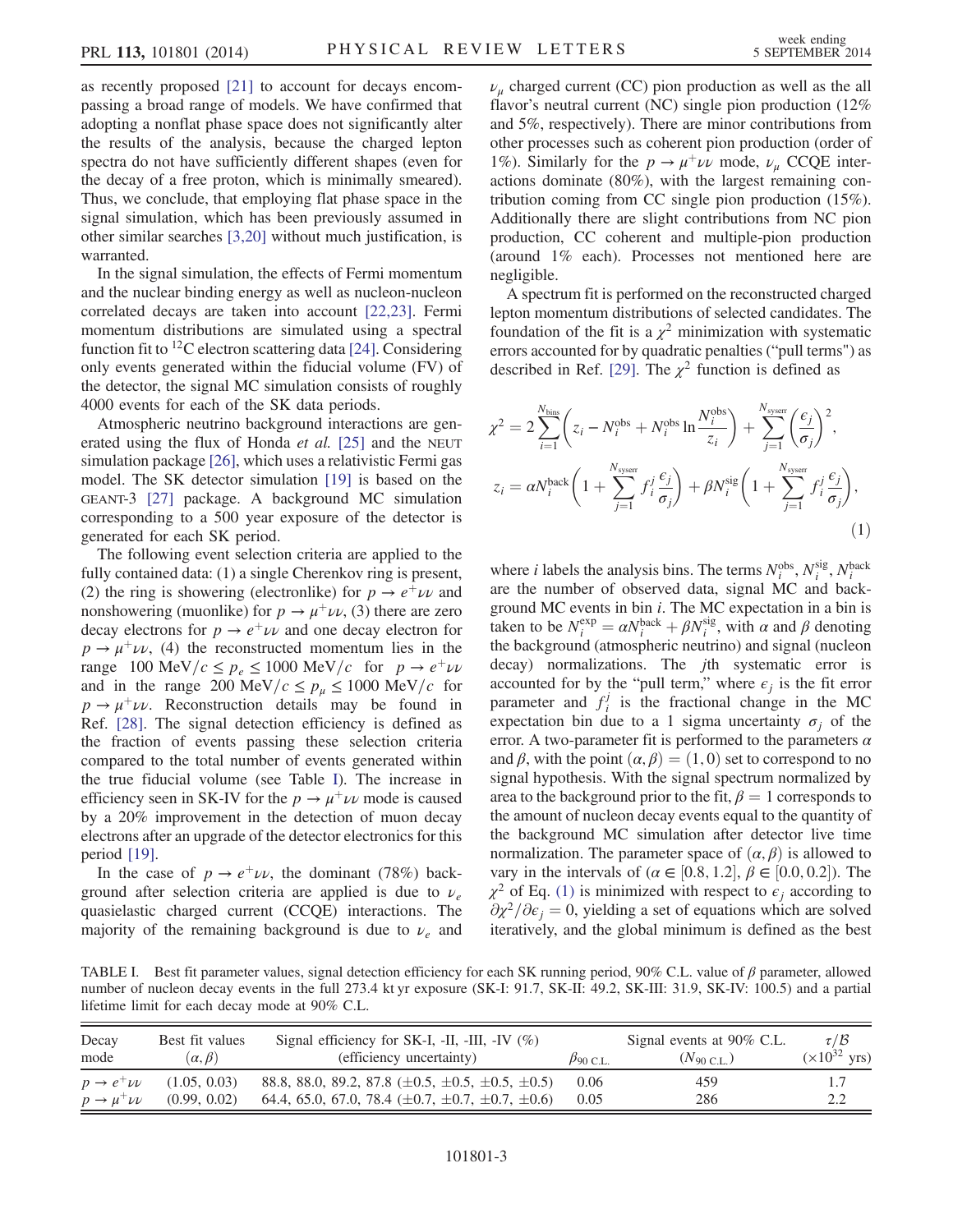fit. The confidence level intervals are later derived from the  $\chi^2$  minimization at each point in the  $(\alpha, \beta)$  plane after subtracting off this global minimum. Namely, the C.L. limit is based on the constant  $\Delta \chi^2$  critical value corresponding to the 90% C.L. for a fit with 1 degree of freedom, after profiling out  $\beta$ 's dependence on  $\alpha$  from the twoparameter fit.

Combining signal and background into each analysis MC expectation bin, as employed in a typical fit of this sort (see Ref. [\[29\]](#page-5-11)), is an approximate approach where systematic errors for signal as well as background are applied to every analysis bin which contains both. In this analysis we employ a more accurate error treatment, splitting signal and background (doubling the number of analysis bins) for the application of systematic errors and then recombining them during the  $\chi^2$  minimization. A total of 72 momentum bins  $(18, 50\text{-MeV}/c$  wide bins for each SK period) are considered for  $p \to e^+ \nu \nu$ , corresponding to 144 MC bins when the background and signal are separated. In the case of  $p \rightarrow \mu^+ \nu \nu$  a total of 64 momentum bins (16, 50-MeV/c wide bins for each SK period) are used in the analysis, corresponding to 128 MC bins with background and signal separated.

Systematic errors may be divided into several categories: background systematics, detector and reconstruction systematics, and signal systematics. Detector and reconstruction systematics are common to both signal and background.

This study starts by considering all 154 systematic uncertainties which are taken into account in the standard SK neutrino oscillation analysis [\[30\],](#page-5-12) along with two signal-specific systematic effects related to correlated decays and Fermi momentum. In order to select which systematic uncertainties to include in the limit calculation, only error terms with at least one  $|f_i^j| > 0.05$  are used in the analysis. Loosening the selection to  $|f_i^j| > 0.01$  does not significantly affect the analyses results but greatly increases the number of errors to be treated. After selection, there are 11 systematic error terms for both  $p \to e^+ \nu \nu$  and

 $p \rightarrow \mu^+ \nu \nu$ . The main systematic contributions originate from energy calibration uncertainties (common error to both signal and background), uncertainties related to the atmospheric neutrino flux, and uncertainties in the signal simulation. The complete list of errors, their uncertainties, and fitted pull terms can be found in Table [II](#page-3-0). Errors specific to signal and background are denoted by S and B, respectively, while those that are common to both are denoted by SB.

Performing the fit allows us to obtain the overall background and signal normalizations α and β. For the mode  $p \rightarrow e^+ \nu \nu$  the data's best fit point is found to be  $(\alpha, \beta) =$  $(1.05, 0.03)$  with  $\chi^2 = 65.6/70$  dof, while for  $p \to \mu^+ \nu \nu$ the result is  $(\alpha, \beta) = (0.99, 0.02)$  with  $\chi^2 = 66.1/62$  dof. The  $\Delta \chi^2 (= \chi^2 - \chi^2)$  values corresponding to no proton decay signal being present, are 1.5 and 0.5 for  $p \rightarrow e^+ \nu \nu$ and  $p \rightarrow \mu^+ \nu \nu$  modes, respectively. These outcomes are consistent with no signal present at  $1\sigma$  level. Extracting the 90% confidence level allowed value of  $\beta$  ( $\beta$ <sub>90 C.L</sub>.) from the fit, which is found to be 0.06 for  $p \to e^+ \nu \nu$  and 0.05 for  $p \rightarrow \mu^+ \nu \nu$ , respectively, a lower lifetime limit on these decays can be set. From  $\beta_{90 \text{ C.L.}}$  the amount of signal allowed at the 90% confidence level can be computed as  $N_{90 \text{ C.L.}} = \beta_{90 \text{ C.L.}} N^{\text{signal}}$ . The partial lifetime limit for each decay mode is then calculated according to

$$
\tau_{90 \text{ C.L.}}/\mathcal{B} = \frac{\sum_{\text{sk}=k1}^{\text{sk4}} \lambda_{\text{sk}} \epsilon_{\text{sk}} N^{\text{nucleons}}}{N_{90 \text{ C.L.}}},\tag{2}
$$

where  $\beta$  represents the branching ratio of a process,  $N<sup>nucleons</sup>$  is the number of nucleons per kiloton of water  $(3.3 \times 10^{32} \text{ protons})$ ,  $\epsilon_{sk}$  is the signal efficiency in each SK phase,  $\lambda_{sk}$  is the corresponding exposure in kiloton  $\cdot$  years, and  $N_{90 \text{ C.L.}}$  is the amount of signal allowed at the 90% confidence level. The signal efficiency, number of decay sources, as well as the signal normalization values used for the lifetime calculation can be found in Table [I](#page-2-0). The fitted momentum spectra as well as residuals for both modes

<span id="page-3-0"></span>

| TABLE II. Systematic errors of the nucleon decay spectrum fits, with $1\sigma$ uncertainties and resulting fit pull terms. Errors specific to |  |  |  |  |  |  |  |  |
|-----------------------------------------------------------------------------------------------------------------------------------------------|--|--|--|--|--|--|--|--|
| signal and background are denoted by $S$ and $B$ , while those that are common to both by $SB$ .                                              |  |  |  |  |  |  |  |  |

| Decay mode<br>Systematic error                   | 1- $\sigma$ uncertainty (%) | $p \rightarrow e^+ \nu \nu$<br>Fit pull $(\sigma)$ | $p \rightarrow \mu^+ \nu \nu$<br>Fit pull $(\sigma)$ |                  |
|--------------------------------------------------|-----------------------------|----------------------------------------------------|------------------------------------------------------|------------------|
| Final state interactions (FSIs)                  | 10                          | 0.08                                               | $-0.55$                                              | B                |
| Flux normalization ( $E_v < 1$ GeV)              | $25^{\circ}$                | $-0.36$                                            | $-0.42$                                              | $\boldsymbol{B}$ |
| Flux normalization $(E_v > 1 \text{ GeV})$       | $15^{\mathrm{b}}$           | $-0.86$                                            | $-0.90$                                              | $\boldsymbol{B}$ |
| $M_A$ in $\nu$ interactions                      | 10                          | 0.32                                               | 0.48                                                 | $\boldsymbol{B}$ |
| Single meson cross section in $\nu$ interactions | 10                          | $-0.36$                                            | $-0.16$                                              | $\boldsymbol{B}$ |
| Energy calibration of SK-I, -II, -III, -IV       | 1.1, 1.7, 2.7, 2.3          | $0.51, -1.01, 0.44, 0.39$                          | $-0.50, 0.06, -0.16, 0.25$                           | SB               |
| Fermi model comparison                           | $10^{\circ}$                | $-0.25$                                            | 0.02                                                 | S                |
| Nucleon-nucleon correlated decay                 | 100                         | $-0.05$                                            | 0.01                                                 | S                |

<sup>a</sup>Uncertainty linearly decreases with  $\log E_{\nu}$  from 25% (0.1 GeV) to 7% (1 GeV).

<sup>b</sup>Uncertainty is 7% up to 10 GeV, linearly increases with  $\log E_v$  from 7% (10 GeV) to 12% (100 GeV) and then 20% (1 TeV). Comparison of spectral function and Fermi gas model.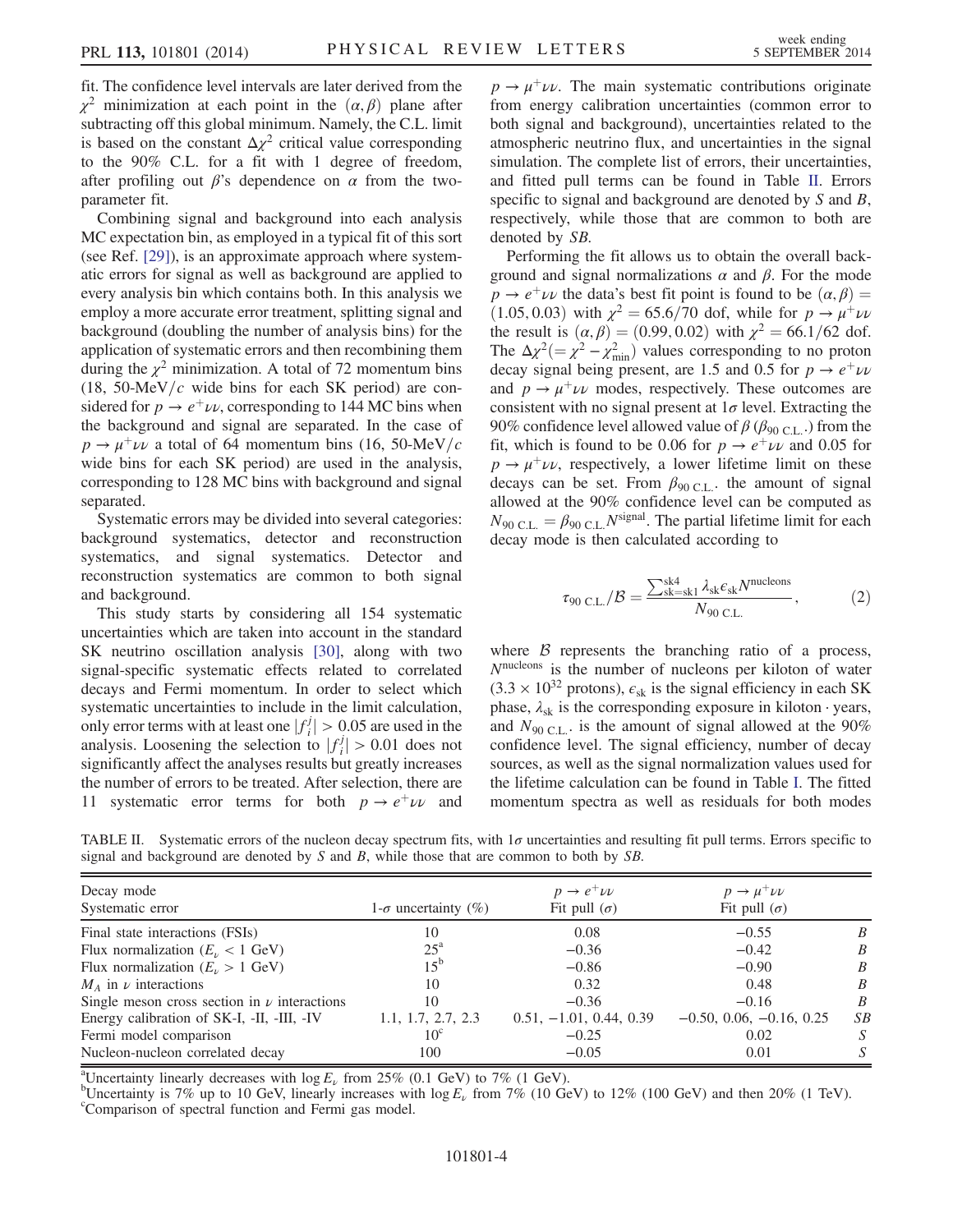<span id="page-4-11"></span>

FIG. 1. Reconstructed momentum distribution for 273.4 kt yr of combined SK data (black dots), the best fit result for the atmospheric neutrino background and signal Monte Carlo simulation (solid line) as well as the 90% confidence level allowed amount of nucleon decay (hatched histogram) for  $p \to e^+\nu\bar{\nu}$  (left) and  $p \to \mu^+\nu\bar{\nu}$  (right). Residuals from data after background subtraction (bottom histograms).

appear in Fig. [1.](#page-4-11) Momentum spectra for the 273.4 kt yr of combined SK data (black dots), the best-fit result for the atmospheric neutrino background, and signal Monte Carlo simulation (solid line) as well as the amount of nucleon decay allowed at the 90% confidence level (hatched histogram) for  $p \to e^+ \nu \nu$  (left) and  $p \to \mu^+ \nu \nu$  (right) are shown. Residuals from data after the background MC simulation is subtracted are also depicted (bottom histograms). From the analysis we set partial lifetime limits of  $1.7 \times 10^{32}$  and  $2.2 \times 10^{32}$  years for  $p \rightarrow e^+ \nu \nu$  and  $p \rightarrow \mu^+ \nu \nu$ , respectively. The sensitivity to these modes is calculated to be  $2.7 \times 10^{32}$  and  $2.5 \times 10^{32}$  years. The lifetime limits found in this study are an order of magnitude improvement over the previous results [\[3,20\].](#page-4-2) These results provide strong constraints to both the permitted parameter space of Refs. [\[11,12\]](#page-4-7), which predict lifetimes of around 1030–1033 years, and on other GUT models which allow for similar processes. We note, that the analyses presented in this work are only weakly model dependent, due to the assumption of a flat phase space in the signal generation. However, this assumption agrees well with alternative phase space considerations [\[21\]](#page-5-3) in the context of vectoror scalar-mediated proton decays, which are typical of GUT models [\[1,2,9\]](#page-4-1).

We gratefully acknowledge cooperation of the Kamioka Mining and Smelting Company. The Super-Kamiokande experiment was built and has been operated with funding from the Japanese Ministry of Education, Culture, Sports, Science and Technology, the United States Department of Energy, and the U.S. National Science Foundation. Some of us have been supported by funds from the Korean Research Foundation (BK21), the National Research Foundation of Korea (NRF-20110024009), the State Committee for Scientific Research in Poland (Grant No. 1757/B/H03/2008/35), the Japan Society for Promotion of Science, and the National Natural Science Foundation of China under Grant No. 10575056.

<span id="page-4-0"></span>[\\*](#page-0-0) Deceased.

- <span id="page-4-1"></span>[1] H. Georgi and S. Glashow, [Phys. Rev. Lett.](http://dx.doi.org/10.1103/PhysRevLett.32.438) 32, 438 (1974).
- [2] H. Fritzsch and P. Minkowski, [Ann. Phys. \(N.Y.\)](http://dx.doi.org/10.1016/0003-4916(75)90211-0) 93, 193 [\(1975\).](http://dx.doi.org/10.1016/0003-4916(75)90211-0)
- <span id="page-4-2"></span>[3] C. McGrew et al. (IMB-3 Collaboration), [Phys. Rev. D](http://dx.doi.org/10.1103/PhysRevD.59.052004) 59, [052004 \(1999\).](http://dx.doi.org/10.1103/PhysRevD.59.052004)
- [4] K. Hirata et al. (KAMIOKANDE-II Collaboration), [Phys.](http://dx.doi.org/10.1016/0370-2693(89)90058-0) Lett. B 220[, 308 \(1989\).](http://dx.doi.org/10.1016/0370-2693(89)90058-0)
- [5] M. Shiozawa et al. (Super-Kamiokande Collaboration), [Phys. Rev. Lett.](http://dx.doi.org/10.1103/PhysRevLett.81.3319) 81, 3319 (1998).
- <span id="page-4-3"></span>[6] K. Kobayashi et al. (Super-Kamiokande Collaboration), Phys. Rev. D 72[, 052007 \(2005\)](http://dx.doi.org/10.1103/PhysRevD.72.052007).
- <span id="page-4-4"></span>[7] S. Chatrchyan et al. (CMS Collaboration), [Phys. Rev. D](http://dx.doi.org/10.1103/PhysRevD.88.052017) 88, [052017 \(2013\).](http://dx.doi.org/10.1103/PhysRevD.88.052017)
- [8] G. Aad et al. (ATLAS Collaboration), [Phys. Rev. Lett.](http://dx.doi.org/10.1103/PhysRevLett.106.131802) 106, [131802 \(2011\).](http://dx.doi.org/10.1103/PhysRevLett.106.131802)
- <span id="page-4-6"></span><span id="page-4-5"></span>[9] J. C. Pati and A. Salam, [Phys. Rev. D](http://dx.doi.org/10.1103/PhysRevD.10.275) 10, 275 (1974).
- [10] J. C. Pati, A. Salam, and U. Sarkar, [Phys. Lett.](http://dx.doi.org/10.1016/0370-2693(83)90157-0) **B133**, 330 [\(1983\).](http://dx.doi.org/10.1016/0370-2693(83)90157-0)
- <span id="page-4-8"></span><span id="page-4-7"></span>[11] J.C. Pati, Phys. Rev. D 29[, 1549 \(1984\)](http://dx.doi.org/10.1103/PhysRevD.29.1549).
- [12] P.-H. Gu and U. Sarkar, [Mod. Phys. Lett. A](http://dx.doi.org/10.1142/S0217732313501599) 28, 1350159 [\(2013\).](http://dx.doi.org/10.1142/S0217732313501599)
- <span id="page-4-9"></span>[13] W. Mann, T. Kafka, and W. Leeson, *[Phys. Lett. B](http://dx.doi.org/10.1016/0370-2693(92)90144-S)* 291, 200 [\(1992\).](http://dx.doi.org/10.1016/0370-2693(92)90144-S)
- [14] P.J. O'Donnell and U. Sarkar, [Phys. Lett. B](http://dx.doi.org/10.1016/0370-2693(93)90667-7) 316, 121 [\(1993\).](http://dx.doi.org/10.1016/0370-2693(93)90667-7)
- <span id="page-4-10"></span>[15] R. Becker-Szendy et al. (IMB-3 Collaboration), [Phys. Rev.](http://dx.doi.org/10.1103/PhysRevD.46.3720) D 46[, 3720 \(1992\).](http://dx.doi.org/10.1103/PhysRevD.46.3720)
- [16] Y. Fukuda et al. (Kamiokande Collaboration), [Phys. Lett. B](http://dx.doi.org/10.1016/0370-2693(94)91420-6) 335[, 237 \(1994\)](http://dx.doi.org/10.1016/0370-2693(94)91420-6).